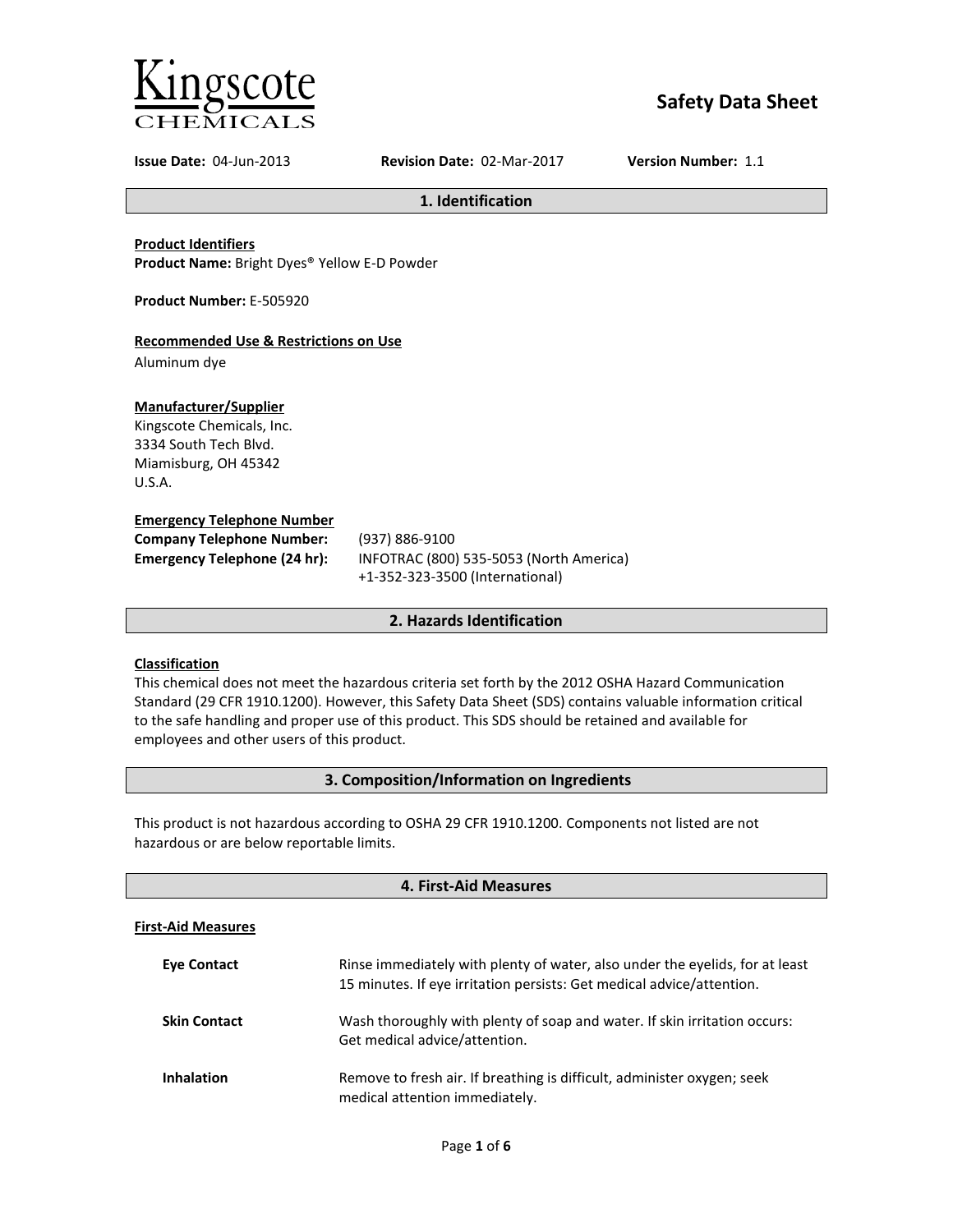**Ingestion** Rinse mouth. DO NOT induce vomiting. Drink plenty of water. Never give anything by mouth to an unconscious person. Get medical attention if large quantities were ingested or if nausea occurs.

### **Most Important Symptoms and Effects**

**Symptoms** Will cause staining of the skin on contact. May cause eye irritation. Inhalation of dust may cause respiratory irritation. Ingestion may cause urine to be a yellow color until the dye has been washed through the system.

#### **Indication of Any Immediate Medical Attention and Special Treatment Needed**

**Notes to Physician** Treat symptomatically.

#### **5. Fire-Fighting Measures**

#### **Suitable Extinguishing Media**

Water spray (fog). Carbon dioxide (CO2). Dry chemical. Regular foam.

#### **Unsuitable Extinguishing Media**

Not determined

# **Specific Hazards Arising from the Chemical**

Remote possibility of dust explosion. Burning may produce oxides of carbon and nitrogen (NOx).

#### **Protective Equipment and Precautions for Firefighters**

Wear self-contained breathing apparatus pressure-demand, MSHA/NIOSH (approved or equivalent) and full protective gear.

# **6. Accidental Release Measures**

#### **Personal Precautions, Protective Equipment and Emergency Procedures**

| <b>Personal Precautions</b>                                 | Use personal protective equipment as recommended in Section 8.                                                    |
|-------------------------------------------------------------|-------------------------------------------------------------------------------------------------------------------|
| <b>Environmental Precautions</b>                            | Prevent from entering into soil, ditches, sewers, waterways and/or<br>groundwater. See Section 12 and Section 13. |
| <b>Methods and Material for Containment and Cleaning Up</b> |                                                                                                                   |

| <b>Methods for Containment</b> | Prevent further leakage or spillage if safe to do so.                                 |
|--------------------------------|---------------------------------------------------------------------------------------|
| <b>Methods for Cleaning Up</b> | Sweep up and collect into suitable containers for disposal. Flush area<br>with water. |

#### **7. Handling and Storage**

#### **Precautions for Safe Handling**

| <b>Advice on Safe Handling</b> | Handle in accordance with good industrial hygiene and safety practices. |
|--------------------------------|-------------------------------------------------------------------------|
|                                | Use personal protection recommended in Section 8. Avoid contact with    |
|                                | skin, eyes, or clothing. Avoid breathing dusts. Contaminated clothing   |
|                                | should not be allowed out of the workplace.                             |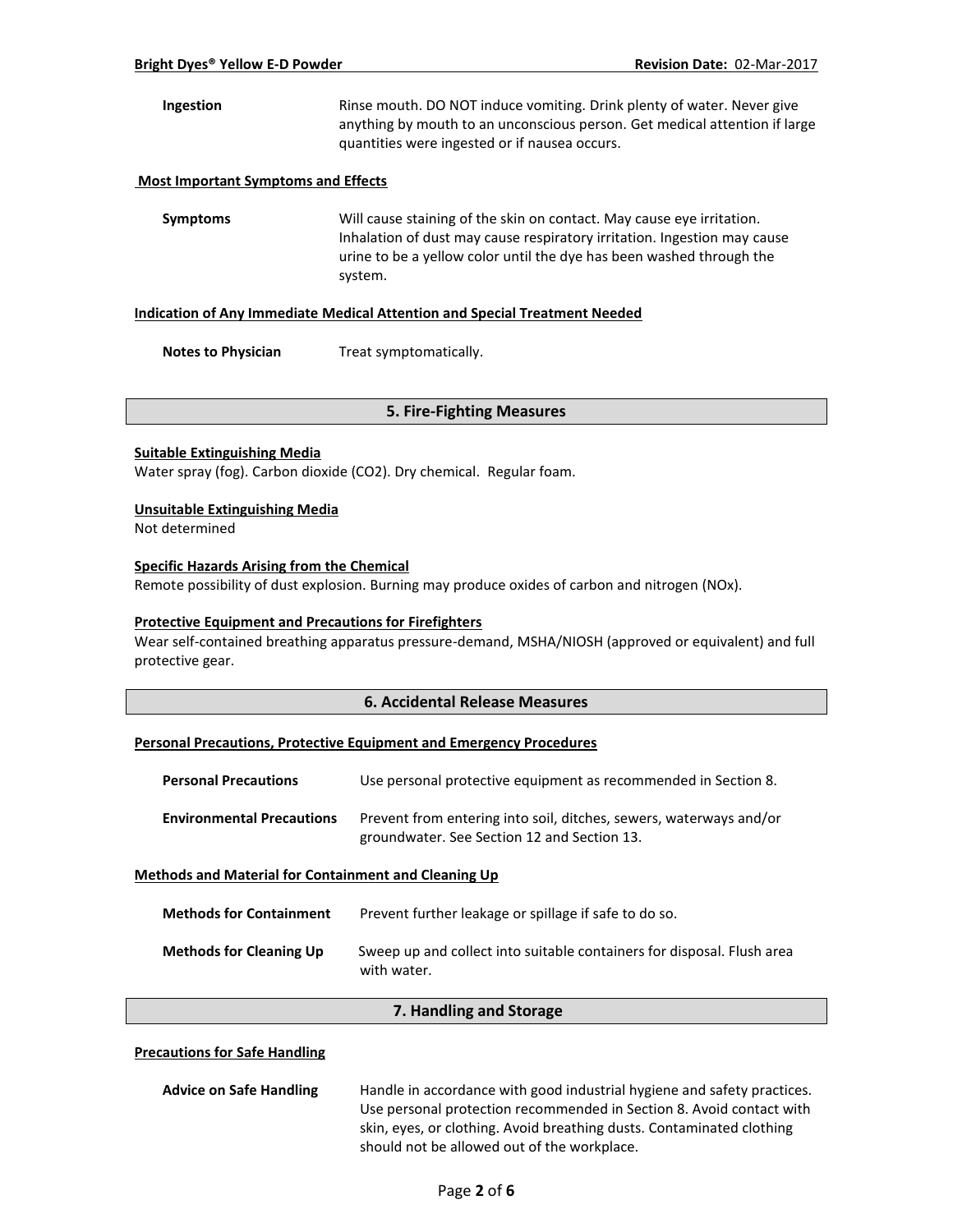# **Conditions for Safe Storage, Including Incompatibilities**

| <b>Storage Conditions</b>     | Keep container tightly closed and store in a cool, dry, and well-<br>ventilated area. Store away from heat, sparks, open flame or any other<br>ignition source. |
|-------------------------------|-----------------------------------------------------------------------------------------------------------------------------------------------------------------|
| <b>Incompatible Materials</b> | None known based on information supplied.                                                                                                                       |

# **8. Exposure Controls / Personal Protection**

#### **Exposure Guidelines**

This product, as supplied, does not contain any hazardous materials with occupational exposure limits established by the region specific regulatory bodies.

#### **Engineering Controls**

Ensure adequate ventilation, especially in confined areas. Eyewash stations. Showers.

#### **Individual Protection Measures, Such as Personal Protective Equipment:**

| <b>Eve/Face Protection</b>        | Avoid contact with eyes.                                                |
|-----------------------------------|-------------------------------------------------------------------------|
| <b>Skin &amp; Body Protection</b> | Rubber gloves. Suitable protective clothing.                            |
| <b>Respiratory Protection</b>     | Use NIOSH-approved dust mask if dusty conditions exist.                 |
| <b>Hygiene Measures</b>           | Handle in accordance with good industrial hygiene and safety practices. |

# **9. Physical and Chemical Properties**

# **Information on Basic Physical and Chemical Properties**

| mionination on basic rinysical and chemical ribberties |                                               |      |                |
|--------------------------------------------------------|-----------------------------------------------|------|----------------|
| <b>Physical State</b>                                  | Solid                                         | Odor | None apparent  |
| Appearance                                             | <b>Odor Threshold</b><br>Yellow-orange powder |      | Not determined |
| Color                                                  | Yellow-orange                                 |      |                |
| <b>Property</b>                                        | <b>Values</b>                                 |      |                |
| рH                                                     | $9.0 - 9.5$ (2 g/L solution)                  |      |                |
| <b>Melting/Freezing Point</b>                          | Not applicable                                |      |                |
| <b>Boiling Point/Range</b>                             | Not applicable                                |      |                |
| <b>Flash Point</b>                                     | Not applicable                                |      |                |
| <b>Evaporation Rate</b>                                | Not applicable                                |      |                |
| Flammability (solid, gas)                              | Non-flammable                                 |      |                |
| <b>Upper Flammability Limits</b>                       | Not applicable                                |      |                |
| <b>Lower Flammability Limits</b>                       | Not applicable                                |      |                |
| <b>Vapor Pressure</b>                                  | Not applicable                                |      |                |
| <b>Vapor Density</b>                                   | Not applicable                                |      |                |
| <b>Relative Density</b>                                | Not applicable                                |      |                |
| <b>Specific Gravity</b>                                | Not applicable                                |      |                |
| Solubility                                             | Soluble in water                              |      |                |
| <b>Partition Coefficient</b>                           | Not determined                                |      |                |
| <b>Auto-ignition Temperature</b>                       | Not determined                                |      |                |
| <b>Decomposition Temperature</b>                       | Not determined                                |      |                |
| <b>Viscosity</b>                                       | Not determined                                |      |                |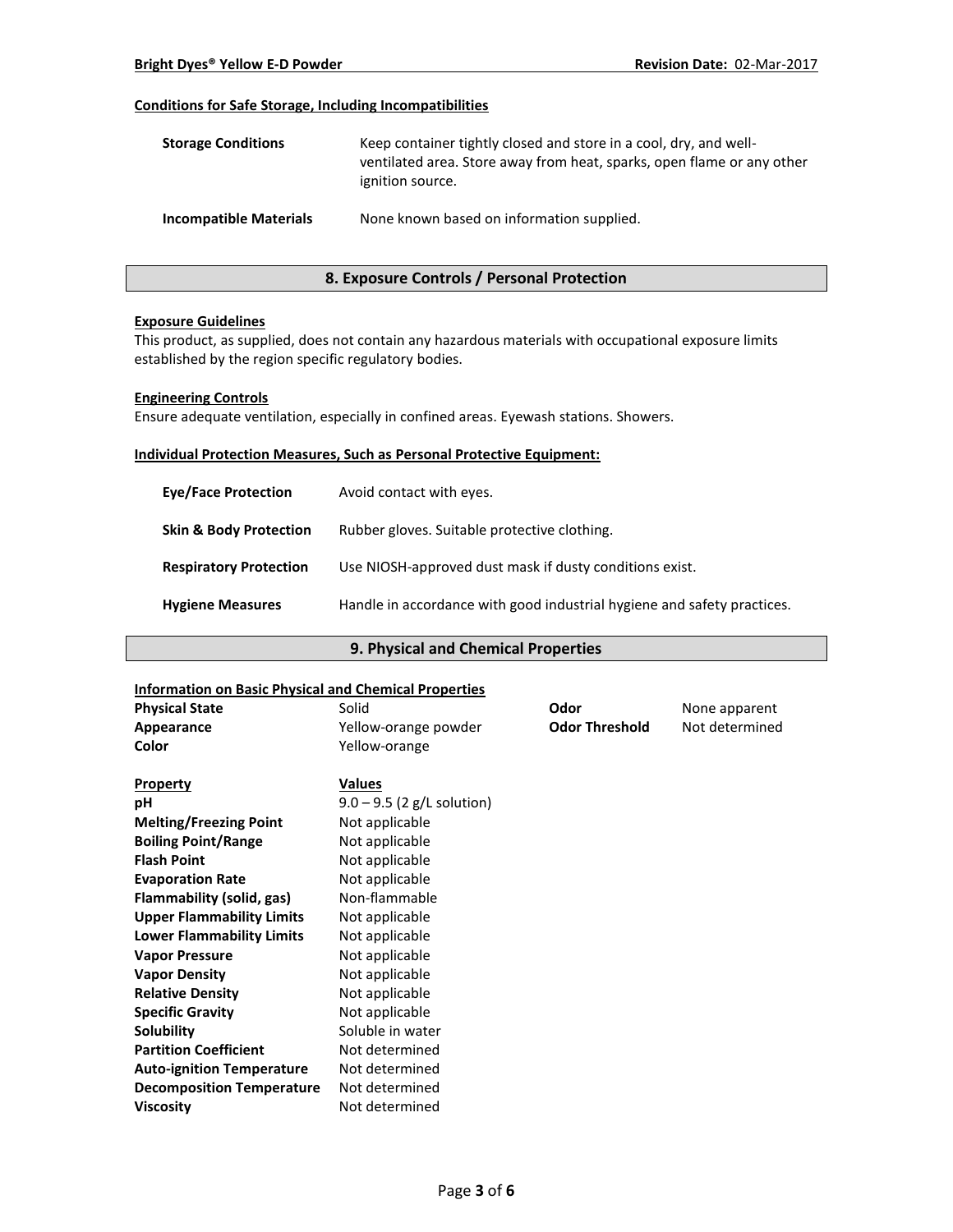# **10. Stability and Reactivity**

# **Reactivity**

Not reactive under normal conditions.

# **Chemical Stability**

Stable under recommended storage conditions.

#### **Possibility of Hazardous Reactions**

None under normal processing.

#### **Conditions to Avoid**

Keep out of reach of children.

#### **Incompatible Materials**

None known based on information supplied.

#### **Hazardous Decomposition Products**

Oxides of carbon and nitrogen (NOx).

# **11: Toxicological Information**

#### **Information on Likely Routes of Exposure**

| <b>Inhalation</b>   | Avoid inhalation of dust.            |
|---------------------|--------------------------------------|
| Ingestion           | Do not ingest.                       |
| <b>Skin Contact</b> | May cause an allergic skin reaction. |
| <b>Eye Contact</b>  | Avoid contact with eyes.             |

# **Delayed, Immediate, and Chronic Effects from Short- and Long-Term Exposure**

May cause an allergic skin reaction.

# **Numerical Measures of Toxicity**

Not determined

# **Symptoms Associated with Exposure**

See Section 4 of this SDS for symptoms.

# **Carcinogenicity**

| <b>NTP</b>  | None |
|-------------|------|
| <b>IARC</b> | None |
| <b>OSHA</b> | None |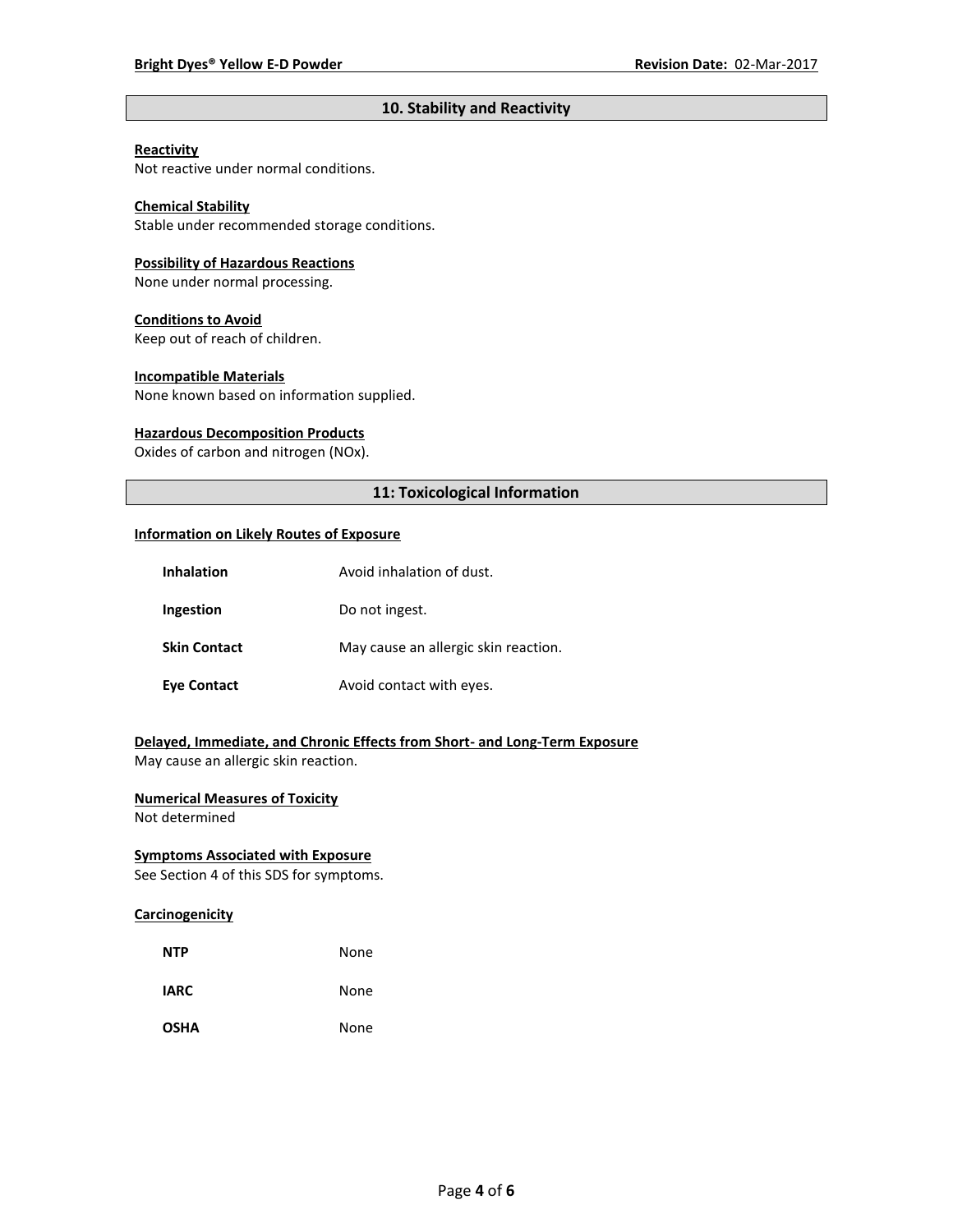#### **12. Ecological Information**

#### **Ecotoxicity**

This product is not classified as environmentally hazardous. However, this does not exclude the possibility that large or frequent spills can have a harmful or damaging effect on the environment.

#### **Component Information**

Not available

# **Persistence/Degradability**

Not determined

#### **Bioaccumulation**

Not determined

#### **Mobility**

Not determined

#### **Other Adverse Effects**

Not determined

#### **13. Disposal Considerations**

#### **Waste Disposal Methods**

Dispose of in accordance with federal, state, and local regulations.

#### **Contaminated Packaging**

Do not re-use empty containers.Dispose of containers in accordance with federal, state, and local regulations.

### **14. Transport Information**

#### **Note**

See current shipping paper for most up-to-date shipping information, including exemptions and special circumstances.

| DOT         | Not regulated |
|-------------|---------------|
| IATA        | Not regulated |
| <b>OMDG</b> | Not regulated |

#### **15: Regulatory Information**

# **International Inventories**

Not determined

#### **U.S. Federal Regulations**

**CERCLA** This material, as supplied, does not contain any substances regulated as hazardous substances under the Comprehensive Environmental Response Compensation and Liability Act (CERCLA) (40 CFR 302) or the Superfund Amendments and Reauthorization Act (SARA) (40 CFR 355).